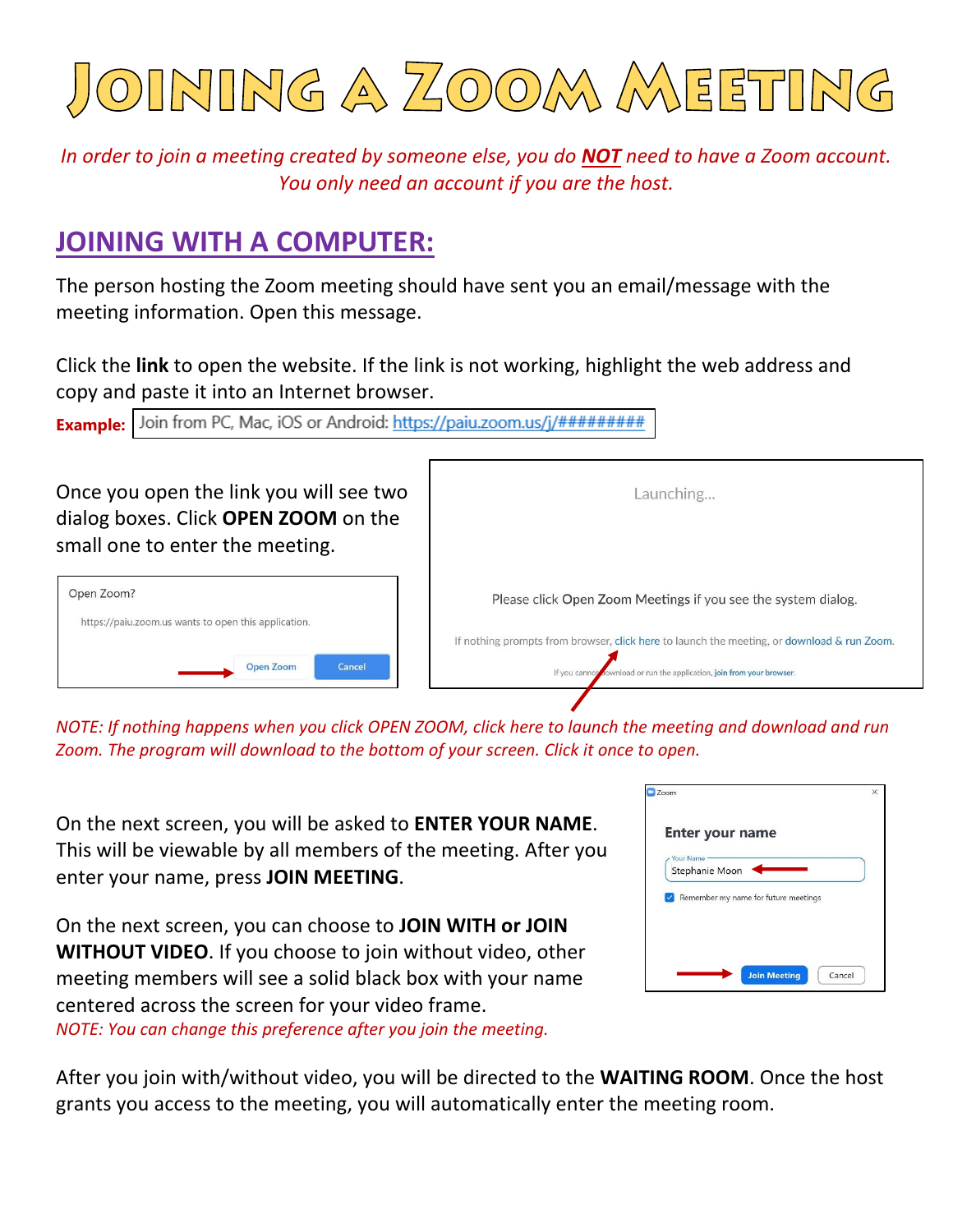After entering the meeting, you will need to **JOIN YOUR AUDIO**. Click on the **JOIN AUDIO** button in the bottom left hand corner of your screen.

*NOTE: If you do not see these buttons, hover your mouse over the bottom of the screen and they will appear.*

*NOTE: You have the option to start or stop your video here as well. If you choose STOP VIDEO, other meeting members will see a solid black box with your name centered across the screen for your video frame. You will still be able to see other meeting members.*

When you select **JOIN AUDIO**, you will see three tabs.

> • **COMPUTER AUDIO TAB**: *(Most commonly used)*

If you click the **Join with Computer Audio** button, you will use the speaker and microphone on your computer or laptop.

• **PHONE CALL TAB:** You can use the computer for video only and then call in with your phone for audio.



Dial one of the toll-free numbers. Enter your **meeting ID number** and press #. Enter your **Participant ID number** and press #. *(Your Participant ID can be found in the PHONE CALL tab.)* You will then be connected with your phone for audio.

*NOTE: If you choose to Join with Computer Audio, you will need to UNMUTE your microphone in the bottom left hand corner. Also, make sure to turn the volume up on your computer so you can hear others.*



### **Gallery View vs. Speaker View**

The default setting of **Speaker View** will display all participants in Ж Speaker View thumbnails on the right side or the top. The "active speaker" (i.e. the

person currently speaking) will be the one in the large display. As different people speak, this window will change accordingly.

#### **III** Gallery View

Gallery View will display equal size displays of all participants in the meeting. The active speaker will have an outline around his/her display.

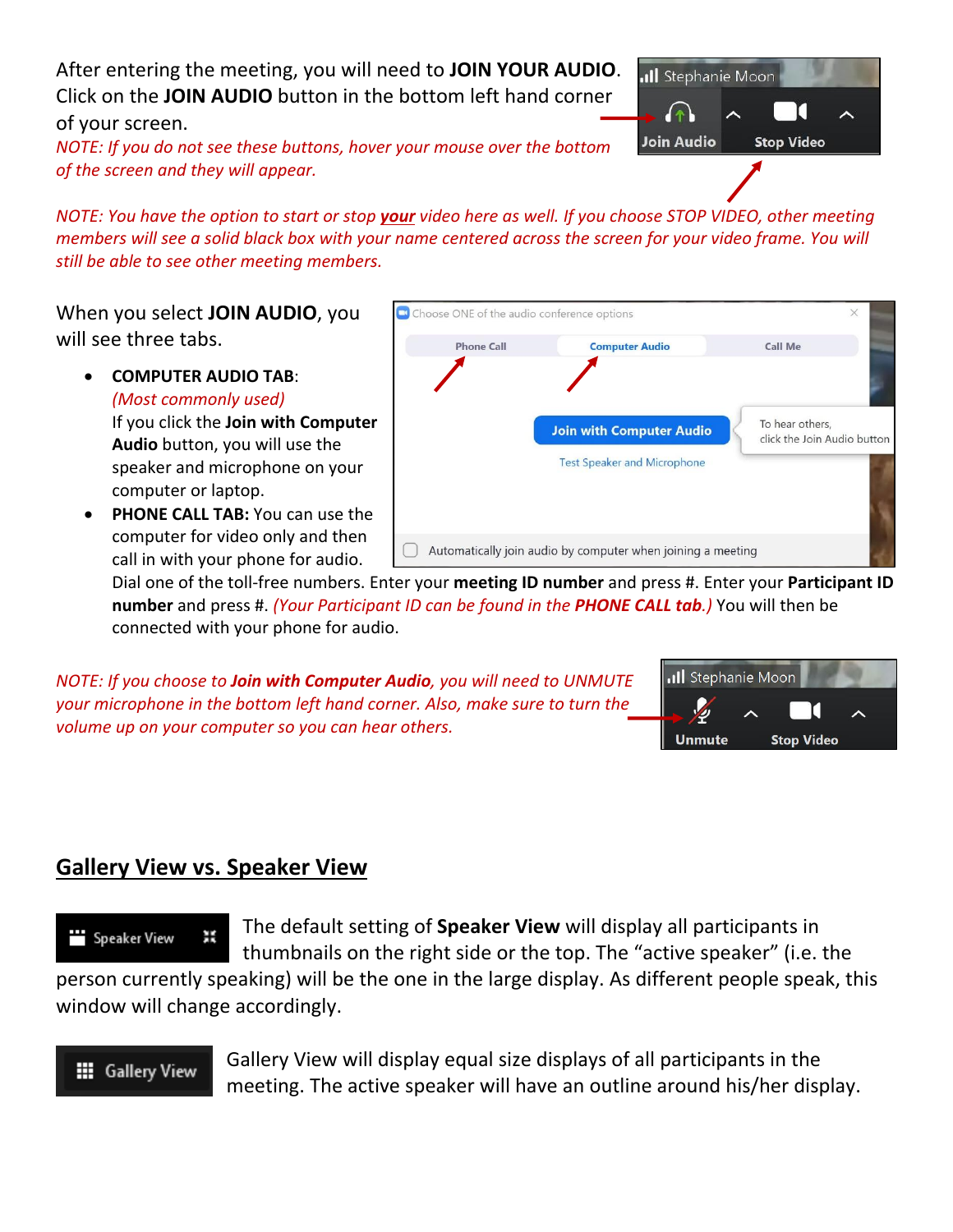## **Chats:**

Chats can be sent privately to certain participants or can be sent to everyone as a whole. You must select the recipient before sending the chat.

**Chat** 

Click on the **Chat** box at the bottom of the screen.

The chat panel will open on the right side of your screen. Choose the recipient by clicking on the drop-down arrow next to the word "**To:**".

Type your message and press **Enter**.



# **JOINING BY PHONE (AUDIO ONLY):**

*Other meeting members will see a solid black box with a phone icon centered across the screen for your video frame. Your phone number will be listed at the bottom of your box instead of your name.*

The person hosting the Zoom meeting should have sent you an email/message with the meeting information. Open this message.

There are two **US Toll Free Numbers** available in the invite. You may choose to call either one.

Enter the **Meeting ID** number followed by the **#** sign.

Press **#** again.

You will be placed in the **WAITING ROOM**. Once the host grants you access to the meeting, you will automatically enter the meeting room.

**Example:** *(NOTE: This is just an example. Please refer to YOUR invitation for the correct Meeting ID number.)*

+1 646 558 8656 or +1 312 626 6799 (US Toll) 877 369 0926 (US Toll Free) 855 880 1246 (US Toll Free) Meeting ID: 888 368 347 International numbers available: https://paiu.zoom.us/u/aBXoJX5PT